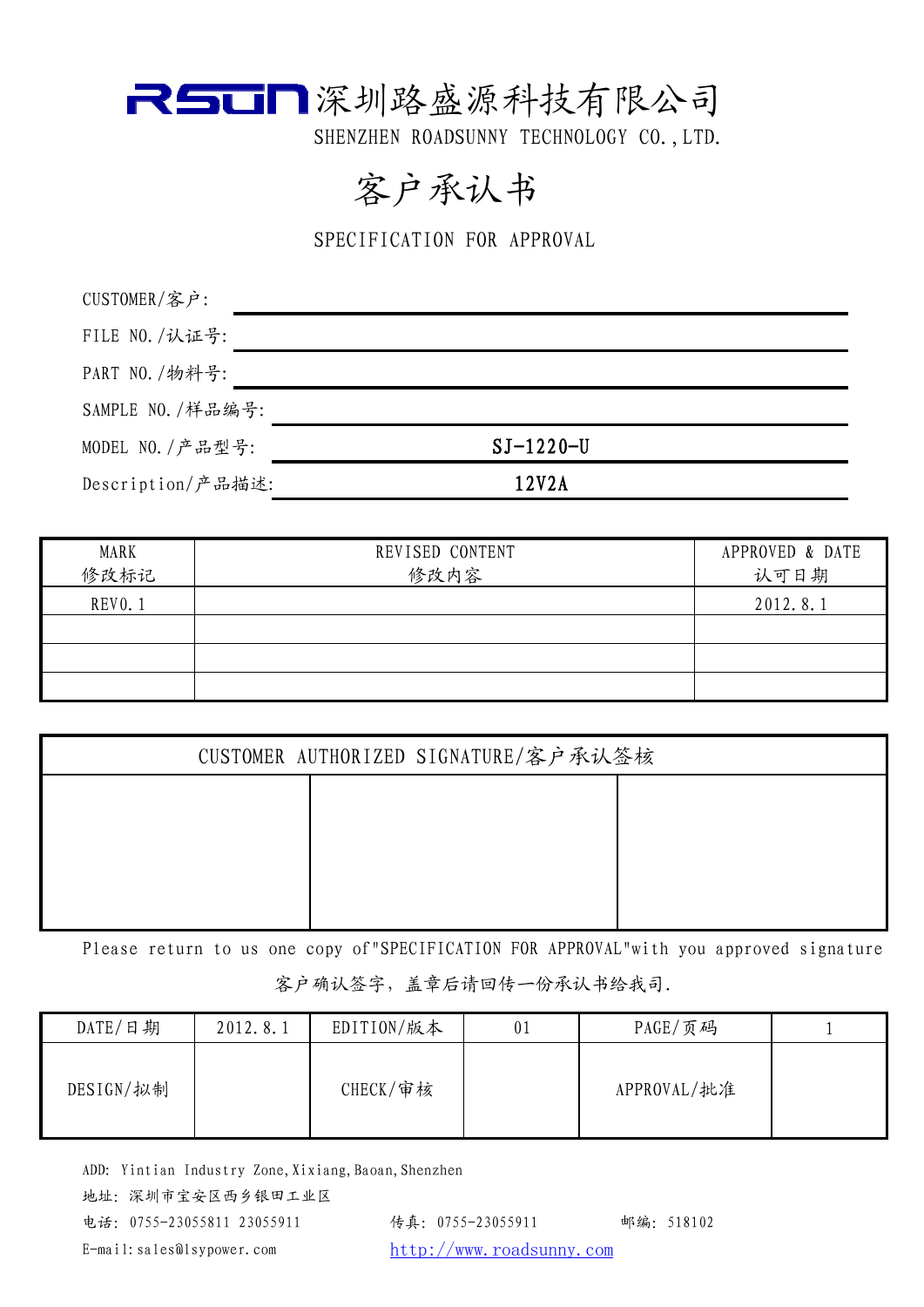# **RESCRIPT** SHENZHEN ROADSUNNY TECHNOLOGY CO., LTD.

#### ELECTRICAL PERFORMANCE/电气性能

#### 1. SCOPE

The document detail the electrical,mechanical and environmental specifications of a SMPS, the power supply provide 24W continuous output power. 资料详细描述了一款24W(连续输出功率)开关电源的电气性,结构性及环境等要求。

- 2. INPUT FEATURE/输入特性:
	- 2.1 RATED INPUT VOLTAGE:100Vac to 240Vac. 额定输入电压范围从100Vac到240Vac. INPUT VOLTAGE RANGE: 90Vac to 264Vac. 输入电压范围从90Vac到264Vac.
	- 2.2 RATED INPUT FREQUENCY: 50/60Hz. 额定输入频率50/60Hz.

INPUT FREQUENCY RANGE: 47Hz to 63Hz. 输入频率范围从47Hz到63Hz.

- 2.3 INPUT CURRENT: 0.6A max. at 100-240Vac. 最大输入电流0.6A(输入条件100-240Vac).
- 2.4 INRUSH CURRENT: 40A max. at 100-240Vac input for a cold start at 25℃. 在冷开机条件下,最大浪涌电流不超过40A(输入条件100-240Vac).
- 2.5 AVERAGE EFFICIENCY: More than 80% at 110/220Vac input and output full load. 平均效率高于80%(输入110/220Vac和输出满载条件).
- 2.6 Energy Consumption/空载功耗

在额定输入100-240V时,空载功耗≦0.3W

- OUTPUT FEATURE/输出特性: 3.
- 3.1 Static Output Characteristics<Vo&R+N>静态输出特性

| Output |           | Rated Load/额定负载 | Output Range   | Ripple&Noise | Remark |
|--------|-----------|-----------------|----------------|--------------|--------|
| Rate   | Min. Load | Max. Load       | 输出电压范围         | 纹声与噪音        | 备注     |
| $+12V$ | 0.0A      | 2A              | $11.4 - 12.6V$ | 120mVpp      |        |
|        |           |                 |                |              |        |
|        |           |                 |                |              |        |
|        |           |                 |                |              |        |

R&N:Measurement is done by 20MHz bandwidth oscilloscope and the output paralleled a 0.1uF ceramic capacitor and a47uF electolysis capacitor.(test underthe condition of rated input and rated output) 纹波与噪音: 量测时示波器选用20MHz带宽限制,输出端要并联一颗0.1uF的陶瓷电容和 一颗47uF的电解电容.(在额定输入及输出的条件下检测)

MODEL NO./产品型号 EDITION/版本 Description/描述 PAGE/页码 12V2A 2 SJ-1220-U 01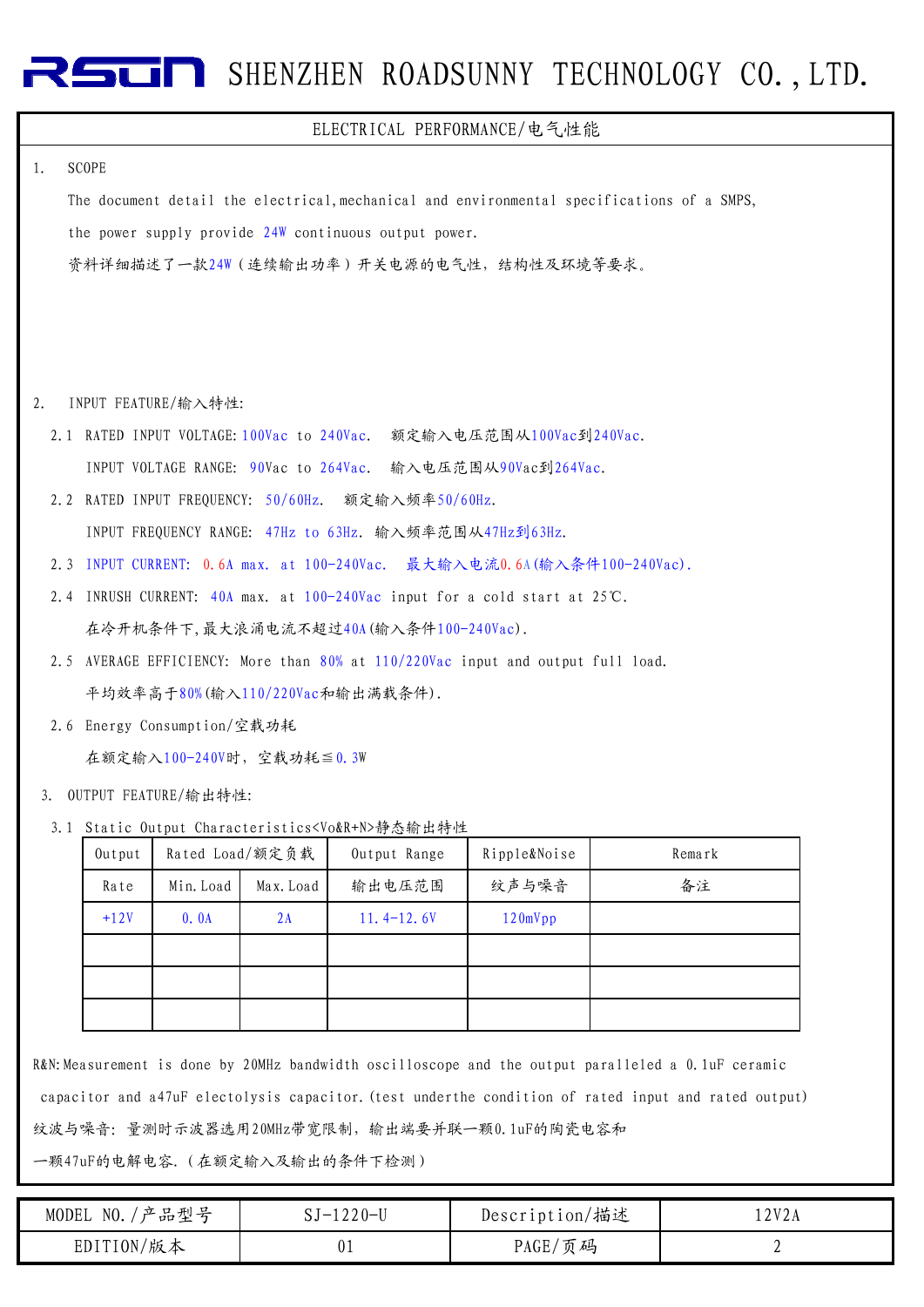**SHENZHEN ROADSUNNY TECHNOLOGY CO., LTD.** 

### 3.2 Line/Load Regulation/线性/负载调整率 3.3 Turn-on Delay Time/开机延迟时间 3S max.at 100Vac to 240Vac input at Full load/满载 3.4 Hold-up Time 关机维持时间 10mS min.at Full load & 115Vac/60Hz input turn off at worst case/在最差情况关机 20mS min.at Full load & 230Vac/50Hz input turn off at worst case/在最差情况关机 3.5 Riss Time/上升时间 50mS max.at Rated load/额定负载 3.6 Fall Time/下降时间 20ms max.at Full load/满载 3.7 Output Overshoot/Undershoot/输出过冲/欠冲 10% max.When the power on or off/当电源开/关机时 3.8 Output Load Transient Response/输出负载瞬间响应 output voltage within 11.4-12.6V for load stdp from  $20\%$  to  $80\%, R/S$ : 0.5A/us, frequency:100Hz duration and 8mS at 80%. 2A  $\pm 5$ Rate I Min.Load I Type Load Ship hate Ship Min.Load Type Load I 综合调整率 ELECTRICAL PERFORMANCE/电气性能 Output Load Condition/负载条件 Combine Regulation  $+12V$  0.0A

输出电压在11.4-12.6V之间,负载变化:从20%到80%,斜率:0.5A/us,频率:100Hz,80%负载持续时间为8mS.

4. Protection Requirenents/保护要求

4.1 Over Current Protection/过流保护 An over current from the output to return line will not damage the power supply. 来自输出的过电流不至于损坏电源供应器.

4.2 The power supply shall be protection (hiccupped & power reduced) and no damage shall occur when any output operating in a short circuit condition under any line condition for an indefinite period of time. The power supply shall be self-recovery when the fault condition is removed.

在任何时候,任何输入条件下,当输出操作在短路情况下,电源供应器将进入保护(打嗝或功率下降)模式, 当短路故障消失后,电源要能自动恢复正常.

| '产品型号<br>NO.<br><b>MODEL</b> | $220 - U$<br>$\cdots$<br>ບປ | Description/描述 | .2017<br>Y Z A |
|------------------------------|-----------------------------|----------------|----------------|
| 版本<br>EDITION,               | UΙ                          | 页码<br>PAGE     |                |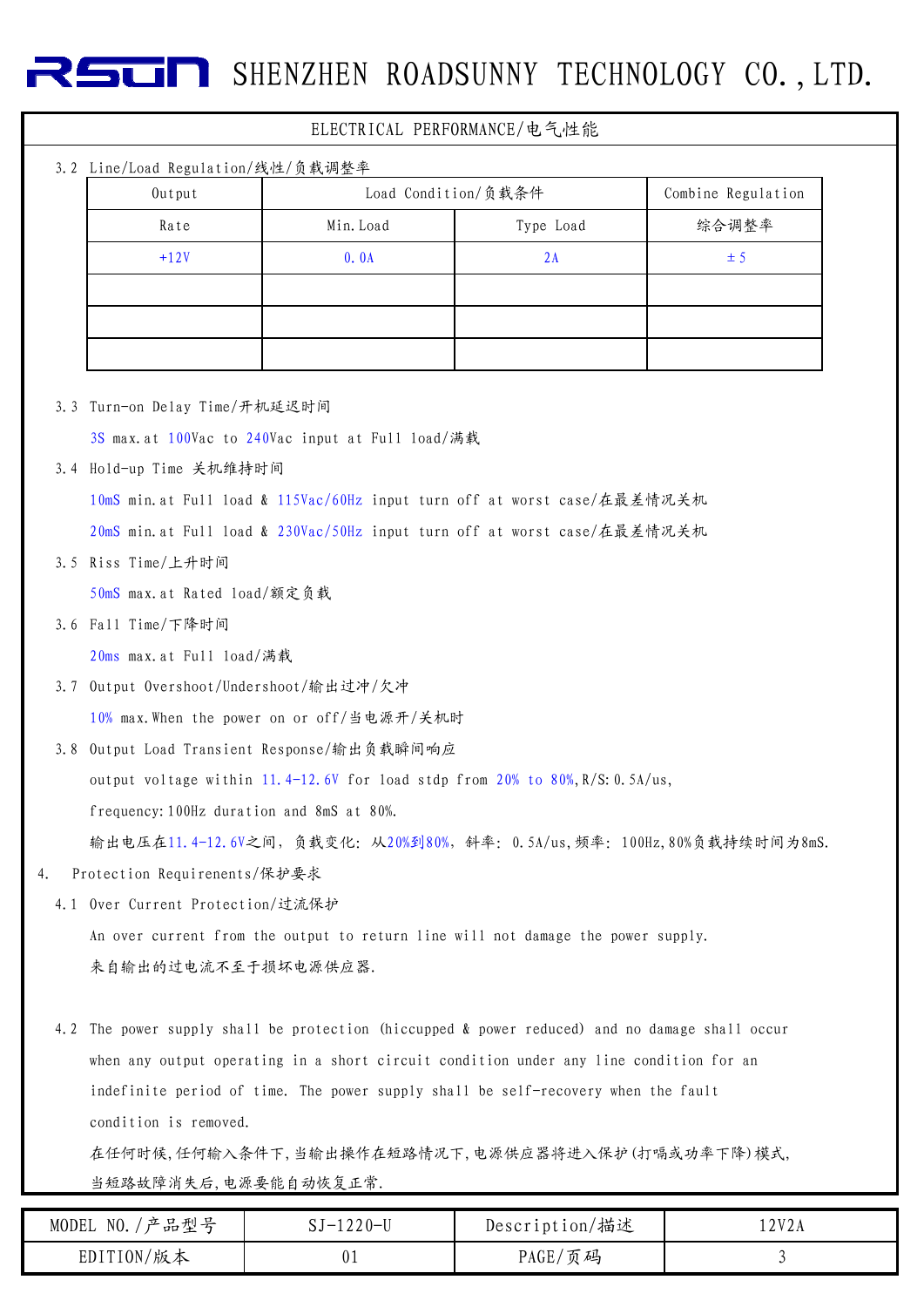# RSUN SHENZHEN ROADSUNNY TECHNOLOGY CO., LTD.

| ELECTRICAL PERFORMANCE/电气性能                                                                     |
|-------------------------------------------------------------------------------------------------|
| Over Voltage Protection/过压保护<br>4.3                                                             |
| The output voltage $< 15V$ when the output over voltage, the power supply shall damage          |
| 当输出过压时, 输出电压不超过15V, 产品可能会损伤                                                                     |
| Environment Requirements/环境要求<br>5.                                                             |
| 5.1 Operating Temperature and Relative Humidity/操作温/湿度要求                                        |
| Operating Temperature : $0^\circ \text{C}$ to+40°C Relative Humidity: 10%RH to 90%RH            |
|                                                                                                 |
| 5.2 Storage Temperature and Relative Humidity/存储温/湿度要求                                          |
| $-20C$ to $+80C$                                                                                |
| 5%RH to 95%RH non-condensing at sea level shall be low 10,000 feet/低于10, 000英尺                  |
| 5.3 Vibration/振动                                                                                |
| 10 to 300Hz sweep at a constant acceleration of 1.0G (Breadth: 3.5mm) for 1Hour for             |
| each of the perpendicular axes X, Y, Z                                                          |
| 扫描频率: 10 to 300Hz, 加速度: 1.0G (位移: 3.5mm), X, Y, Z三垂直坐标轴向各振动1小时                                  |
| 5.4 Drop in/跌落                                                                                  |
| Height: 1m: the product should be fell off on the hardwood with the thickness of                |
| 20mm, and the hardwood should be put on the base of the cement or on the                        |
| ground without flexibility. Apply two times on all surface.                                     |
| 跌落高度: 1米, 并跌落到厚度为20mm的硬木上, 且硬木应放在水泥基座或等同的无弹性地面上, 每面各2次                                          |
| Reliability Requirements/可靠性要求<br>6.                                                            |
| 6.1 BURN-IN/烘烤:                                                                                 |
| The power supply shall undergo a minimum of $\frac{4}{3}$ hours Burn-In test under full load at |
| 35~40℃./电源应在35~40℃和满载条件下烘烤4小时.                                                                  |
| 6.2 MTBF Qualification/平均间隔故障时间估算                                                               |
| The MTBF shall be at least 50,000hours at $25^{\circ}$ C, Full load and nominal input condition |
| 平均间隔时间: 至少50, 000小时, 25℃环境及额定输入与满载条件下                                                           |
| EMI/EMS Standards/EMI/EMS标准<br>7.                                                               |
| 7.1 EMI Standards/EMI 标准                                                                        |
| EN 55022:1998, +A1: 2000 +A2: 2003, Class B                                                     |
| EN 55024: 1998+A1: 2001+A2: 2003                                                                |
| CISPR 22:2003, Class B                                                                          |
| AS/NZS CISPR 22:2004, Class B                                                                   |
|                                                                                                 |

| 产品型号<br>NO.<br>MODEL | SJ-1220-U | Description/描述 | 2V2<br>2A<br>$\overline{ }$ |
|----------------------|-----------|----------------|-----------------------------|
| EDITION/版本           |           | PAGE/页码        |                             |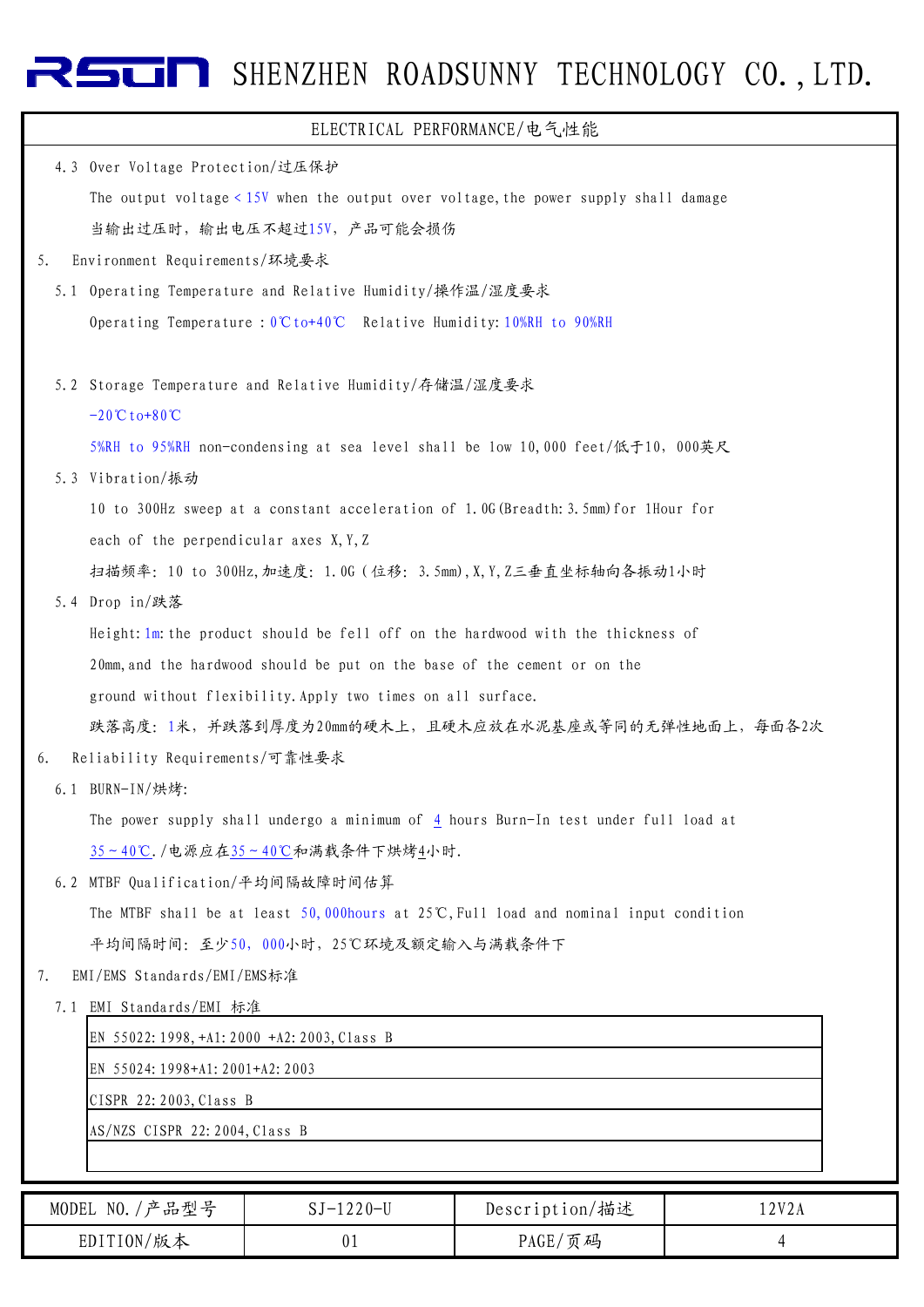### **SHENZHEN ROADSUNNY TECHNOLOGY CO., LTD.**

#### ELECTRICAL PERFORMANCE/电气性能

### $7.2$  EMS Standards/EMS $\div$

| LMD DIANUAIUS/LMD小/E |                                                                         |
|----------------------|-------------------------------------------------------------------------|
| EN $61000 - 3 - 2$   | Harmonic current enissions                                              |
| EN $61000 - 3 - 3$   | Voltage fluctuations & flicker                                          |
| EN $61000 - 4 - 2$   | Electrostatic Discharge (ESD): 8kV air discharge, 4kV contact discharge |
| EN $61000 - 4 - 3$   | Radio-Frequency Electromagnetic Field Susceptibility Test-RS            |
| EN 61000-4-4         | Electrical Fast Transient/Burst-EFT                                     |
| EN $61000 - 4 - 5$   | Surge lmmunity Test: AC Power Line: line to line 1kV, line to earth 2kV |
| EN $61000 - 4 - 6$   | Conducted Radio Frequency Disturbances Test-CS                          |
| EN $61000 - 4 - 8$   | Power Frequency Magnetic Field Test                                     |
| EN 61000-4-11        | Voltage Dips                                                            |
|                      |                                                                         |

#### 8. Safety Standards/安规标准

8.1 Dielectric Strength(Hi-pot)/介电耐压强度(高压)

Primary to Secondary AC3000V, 5mA 1 minute for type test, 3 second for production. 一次侧对二次侧: AC3000V, 5mA标准测试1分钟,量产测试3秒钟.

8.2 Leakage Current/漏电流

The leakage current shall be less than  $0.25mA$  for Class II when power supply is operated maximum input voltage and maximum load.

当电源供应器操作在最大输入和最大负载的情况下,其漏电流应小于 0.25mA ,满足Class Ⅱ等级.

8.3 Insulation Resistance/绝缘阻抗

50MΩ min.at primary to secondary add 500Vdc test voltage

在初级与次级间加500Vdc 进行测试

8.4 SAFETY STANDARD/安规标准:

The power supply shall be certified by the following international regulatory standards

电源应符合下列的国际标准

| Type/安规 | Country/国家 | Standard/标准 | Statued/状况 | Mark/备注 |
|---------|------------|-------------|------------|---------|
|         |            |             |            |         |
|         |            |             |            |         |
|         |            |             |            |         |

| 产品型号<br>NO.<br><b>MODEL</b> | ີ -1220−ບ | Description/描述 | 2V2A                  |
|-----------------------------|-----------|----------------|-----------------------|
| EDITION/版本                  | UΙ        | PAGE/页码        | $\tilde{\phantom{a}}$ |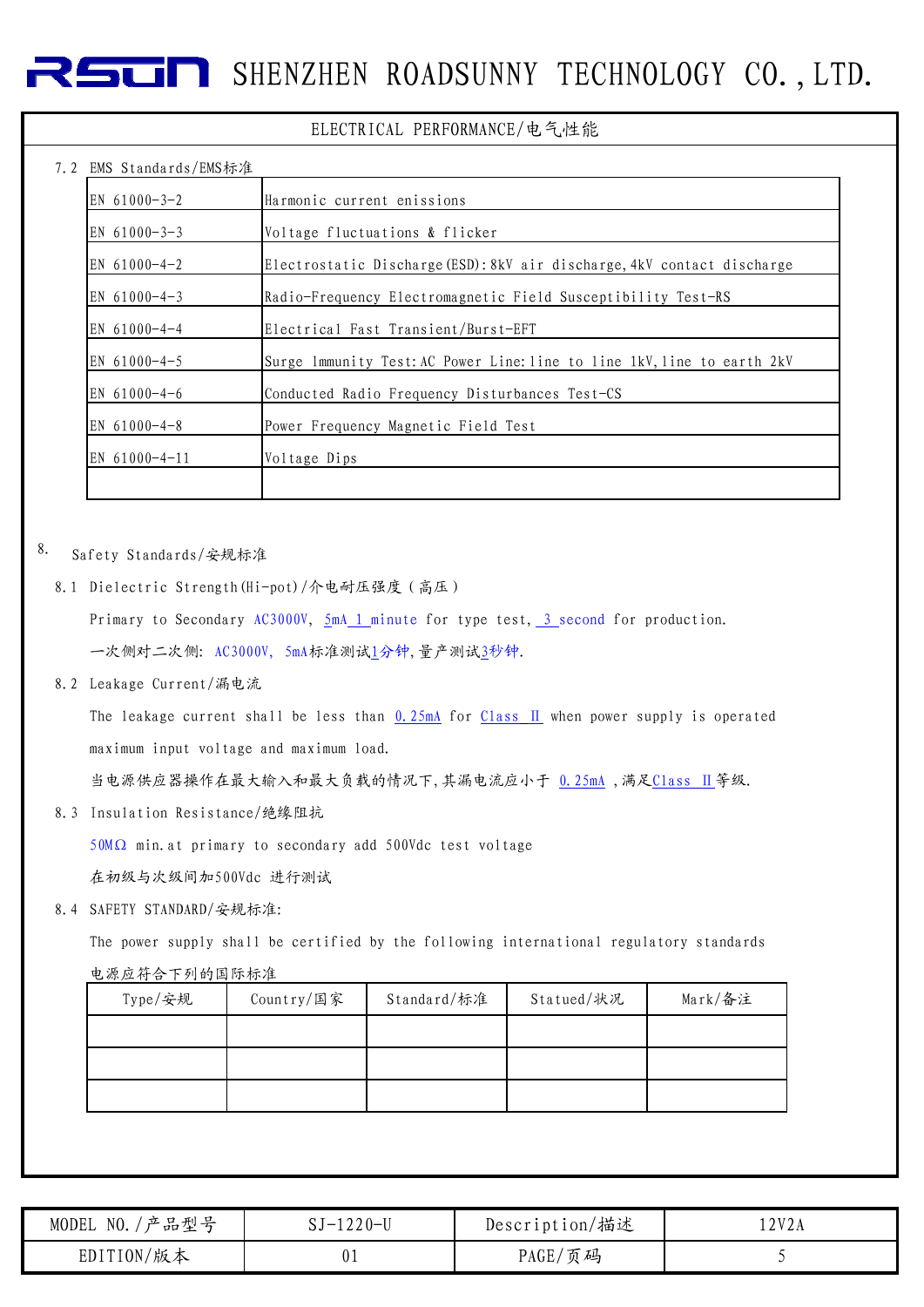## RSUN SHENZHEN ROADSUNNY TECHNOLOGY CO., LTD.



|                                                      | ФΛ         | ΦB         |           |          |
|------------------------------------------------------|------------|------------|-----------|----------|
| DIMENSION/尺寸                                         | 5.5        | 2.1        | 10        | 1500     |
| TOLERANCE/公差                                         | $\pm$ 0.05 | $\pm 0.05$ | $\pm$ 0.5 | $+50/-0$ |
| DC线长1.5M 2464 22AWG 5.5*2.1*10 无音叉车沟<br><b>NOTES</b> |            |            |           |          |
| NO LED indicator/无LED指示<br>LED indicator/LED指示       |            |            |           |          |

| '产品型号<br>NO.<br>MODEL | $220 - U$<br>$1 - 1$ | Description/描述 | 12V2A |
|-----------------------|----------------------|----------------|-------|
| EDITION/版本            | υ τ                  | PAGE/<br>页码    |       |